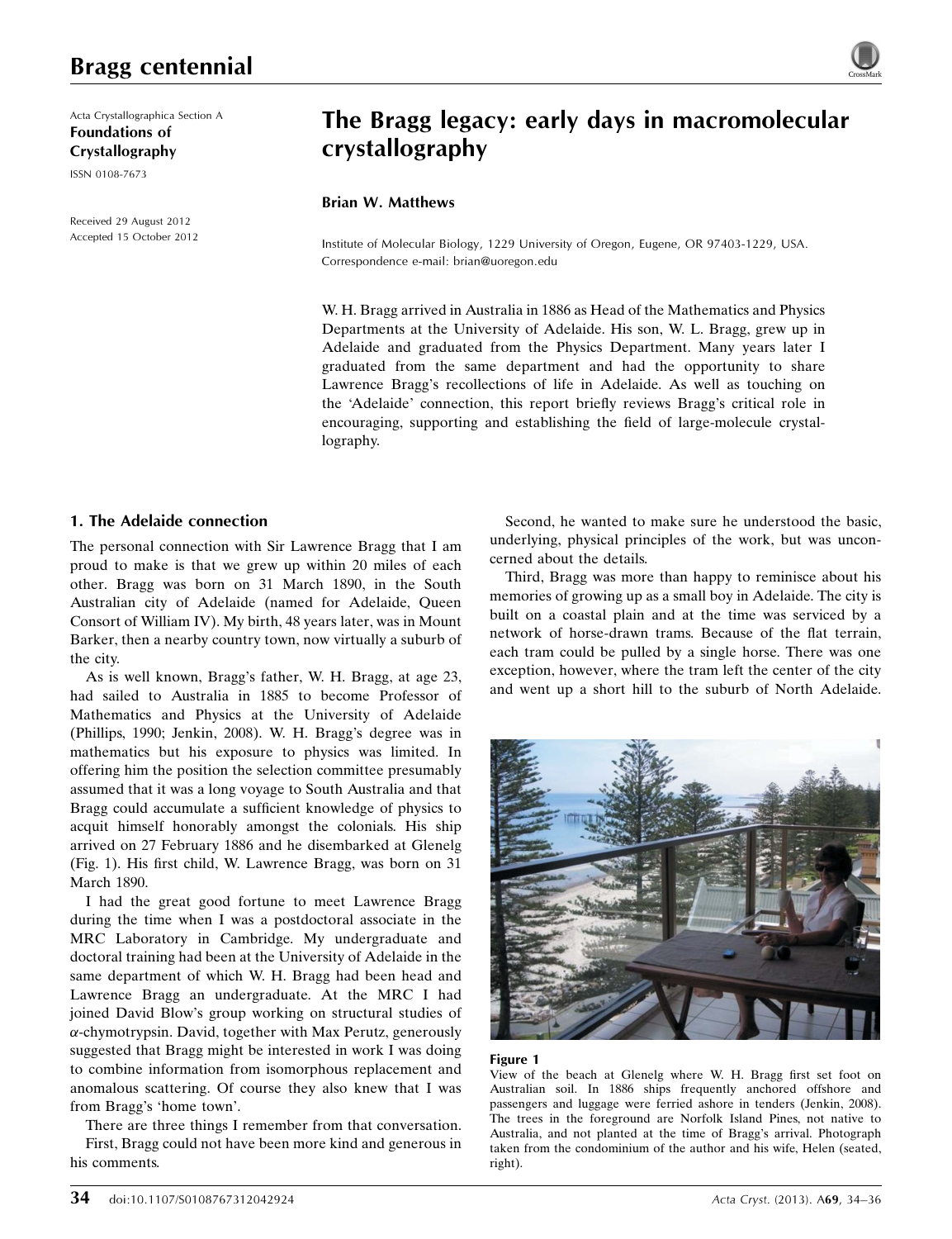

#### Figure 2

Sketch of the three-dimensional fold of hen egg-white lysozyme, drawn by Lawrence Bragg at the time that the structure was first determined. Reprinted by permission from Macmillan Publishers Ltd: Nature (Blake et al., 1965), copyright (1965).

Bragg lived close to the city center but attended a preparatory school in North Adelaide. He said that he particularly remembered watching the driver add a second horse for the uphill segment. It resonated very much with me because my grandfather had been a tram driver and I wondered if he and Bragg might have met.

# 2. From single atoms to proteins

It goes without saying that Lawrence Bragg was intimately involved in X-ray crystal structure determination from its inception (Phillips, 1990). He introduced the method of X-ray crystal structure analysis and pioneered its use via the determination of simple 'atomic' structures such as sodium chloride. Toward the end of his career he could appreciate and enjoy the triumphs of Perutz and Kendrew in their structural studies of myoglobin and hemoglobin. He could also enjoy Phillips' determination of the atomic structure of lysozyme (Blake et al., 1965) and demonstrate his considerable artistic skills through an elegant sketch (Fig. 2) which stripped away the clutter and made clear the key elements of the structure.

Although Bragg was not so much involved in the eventual determination of a protein structure at atomic resolution, his support, his enthusiasm, his leadership and his example were all essential. Also, in the earlier stages he was personally involved. His 1939 Letter to the Editor in Nature discussed the problem of using Patterson functions to obtain information for proteins (Bragg, 1939) and was accompanied by another letter from J. M. Robertson suggesting that the structure of insulin might be pursued by replacing the naturally occurring zinc ions with mercury (Robertson, 1939). Bernal also participated in that correspondence and in the same year gave a Friday Evening Discourse to the Royal Society (Bernal, 1939) where he made remarkably prescient assertions regarding protein structure and stability.

'Direct analysis of (X-ray) photographs is rendered impossible by the fact that we can never know the phases of the reflections corresponding to the different spots. The ambiguity introduced in this way can only be removed by some physical artifice, such as the introduction of a heavy atom ... '.

'The behavior of the hydrophobe groups of the protein must be such as to hold it together.... In this way a force of association is provided which is not so much that of attraction between hydrophobe groups, which is always weak, but that of repulsion of the groups out of the water medium'. Not only does Bernal foresee the use of isomorphous replacement in protein structure determination but he also understands that the hydrophobic effect is the basis for protein folding and stability.

Bragg summarizes his involvement in the early years of macromolecular crystallography in his article 'First Stages in the X-ray Analysis of Proteins' (Bragg, 1965). According to Perutz (1970), Bragg's preferred title was 'How Proteins Were Not Solved'.

# 3. Enthusiastic support

The way in which Bragg first met Perutz (in 1938) and found support for his pioneering studies of hemoglobin is well known. As recalled by Perutz (1970), 'I waited from day to day, hoping for Bragg to come round the Crystallography Laboratory to find out what was going on there. After about six weeks of this I plucked up the courage and called on him in Rutherford's Victorian office in Free School Lane. When I showed him my X-ray pictures of hemoglobin his face lit up. He realized at once the challenge of extending X-ray analysis to the giant molecules of the living cell. Within less than three months he obtained a grant from the Rockefeller Foundation and appointed me his research assistant. Bragg's action saved my scientific career... '.

Notwithstanding skepticism on many fronts, Bragg's support for Perutz's studies of proteins was unwavering. As Kendrew put it (Kendrew, 1990), 'As far as I could determine, Bragg was the only crystallographer in Cambridge – apart from Max Perutz – who did not believe we were wasting our time on a project more complicated than had been attempted by the methods of X-ray crystallography. But we were carried along by his continuous enthusiasm – a most valuable characteristic that he displayed in all his research activities – and together with David Keilin (Professor of Parasitology and a very distinguished biochemist) he persuaded the Medical Research Council to support a research program which produced no results, except wrong ones, for the following ten years.'